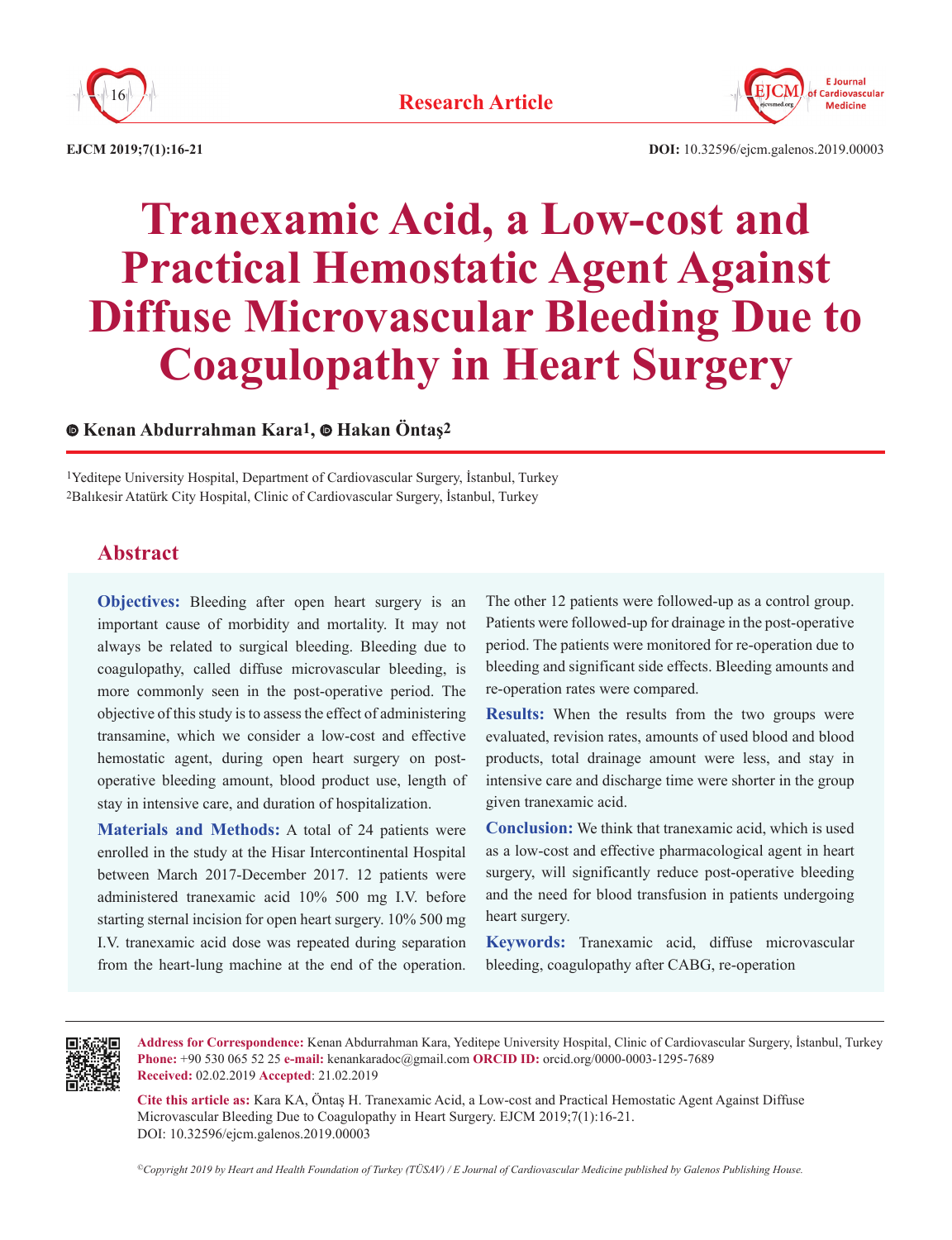



# **Introduction**

Open heart surgeries bring out the need for blood and blood products<sup>(1)</sup>. Although heart surgeons avoid the use of blood and blood products, these are usually used in the post-operative period. Post-operative excessive blood loss can progress to anemia, hemodynamic changes, reoperation, and even mortality. Immunologic, metabolical and endocrinologycal disorders may develop as a result of post-operative excessive bleeding<sup>(2)</sup>. Moreover, excessive amount of blood transfusion during treatment may cause several complications. These include immunological reactions, anaphylaxis, sepsis and risk of viral infection transmission $(2-4)$ . Blood transfusions carry a risk of complications such as fever, hemolytic reaction, allergic reaction, citrate toxicity, air embolism as well as transmitting blood-borne diseases (viral hepatitis, HIV, malaria, infectious mononucleosis and cytomegalovirus infections) $(5)$ . When we evaluate these complications, the importance of surgical bleeding control during open heart surgery becomes evident. However, no matter how carefully a surgeon controls the bleeding, sometimes bleeding cannot be prevented due to factors affecting coagulopathy. Coagulopathy causing such types of bleeding seen after open heart surgery is a frequent problem. It may be observed depending on several factors such as thrombocytopenia, platelet function disorder, loss of clotting factors, increased amount of free heparin<sup>(6-8)</sup>. In the studies conducted, 5-25% life-threatening bleeding were seen in patients undergoing open heart surgery with cardiopulmonary bypass  $(CPB)^{(9,10)}$ , and 2-7% of patients required re-operation due to bleeding $(3,11,12)$ . Re-operation in patients causes outcomes such as prolonged mechanical ventilation support, increased inotropic support, increased stay in intensive care, hypothermia caused by connecting to the heart-lung machine again, and coagulopathy. This considerably increases morbidity, mortality and hospital costs. Bleeding due to coagulopathy was detected in 50-80% of patients undergoing re-operation, rather than surgical bleeding $(13)$ . During the re-operation, bleeding control performed by the surgeon generally cannot find

an active bleeding focus and usually cauterizes the microbleeding focus leaking from the tissues. This suggests that the bleeding is related to an acute acquired hemostatic disorder. This clinical picture, called diffuse microvascular bleeding, is a coagulation disorder depending on many factors. Contributing factors to this picture are consumption of coagulation factors, platelet function disorder, rebound effect of heparin, excessive fibrinolysis, low platelet count, excessive heparin and protamine, complement activation and disseminated intravascular  $coagulation<sup>(10-12)</sup>$ . The most frequent factors among these are excessive fibrinolysis (25-45%) and platelet function disorder<sup>(2,3,14,15,19)</sup>. Various pharmacological agents have been used in recent years to reduce excessive bleeding during open heart surgery. Tranexamic acid, aprotinin, desmopressin and prostacyclins are among these pharmacological agents. Tranexamic acid is a synthetic hemostatic agent with antifibrinolytic activity. It inhibits the activity of plasminogen activators and plasmine<sup> $(16-18,20)$ </sup>. In this study, we compared the bleeding amounts of two groups of patients in the post-operative period after open heart surgery, with and without intravenous administration of tranexamic acid.

# **Materials and Methods**

The objective was to compare the effect of tranexamic acid on post-operative bleeding.

Twenty four patients underwent an isolated coronary artery bypass graft operation using CPB by a single surgeon between March 2017-December 2017 at the Hisar Intercontinental Hospital. In 12 patients (10 males, 2 females; mean age: 57.16) open heart surgery was started with routine heparinization. Neutralization was performed with protamine to weane the patient from the heart-lung machine. Twelve patients (8 males, 4 females; mean age: 56.25) were administered 10% 500 mg I.V. before starting sternal incision for open heart surgery. 10% 500 mg I.V. tranexamic acid dose was repeated during separation from the heart-lung machine at the end of the operation. Patients were followed-up for drainage in the post-operative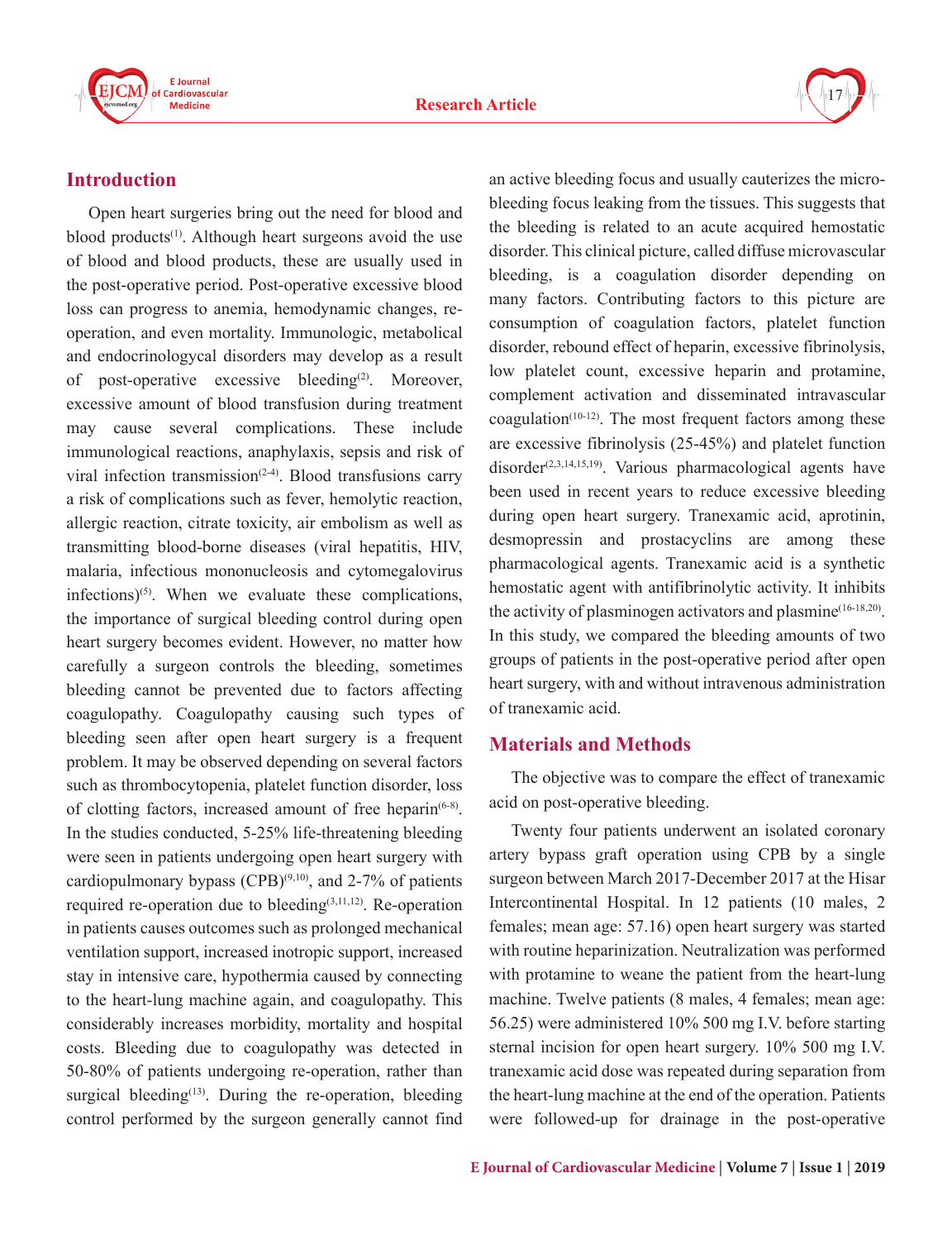



period. Bleeding amounts and re-operation rates were compared. The other 12 patients were followed-up as a control group, and transaminic acid was not administered. Extubation hours, drainage amounts, re-operation due to bleeding, withdrawal time of chest tubes, length of stay in intensive care and discharge time were reviewed.

Surgery was performed through a median sternotomy with cardiopulmonary bypass established through right atrial and ascending aortic cannulation. Intermittent cold cardioplegia was used in the initial 24 patients and blood cardioplegia thereafter. An intravenous second-generation cephalosporin antibiotic was administered intraoperatively and for 48 hours postoperatively for prophylaxis against infection.

Patients who were diabetic or had renal failure or experienced any cerebrovascular events were excluded from the study.

The most important limitation of this study was the small number of patients.

The authors declare that they are responsible for the article's scientific content including study design, data collection, analysis and interpretation, writing, some of the main line, or all of the preparation and scientific review of the contents and approval of the final version of the article. All procedures performed in this study were in accordance with the ethical standards of the institutional and/or national research committee and with the 1964 Helsinki Declaration and its later amendments or comparable ethical standards. No animal or human studies were carried out by the authors for this article.

The approval was obtained by the Yeditepe University Ethics Committee for this study (number: 13.02.2019/966). Written informed consent was obtained from the patients.

### **Results**

In all patients enrolled, pre-operation hemoglobin, hematocrit, platelet count, prothrombine time, active partial thromboplastine time were within normal limits. There was no difference between the cases included in the study. All patients were discharged without any problems following operation.

When the results from the two groups were evaluated, revision rates, amounts of used blood and blood products, total drainage amount were less, and stay in intensive care and discharge time were shorter in the group given tranexamic acid (Table 1, Table 2, Table 3).

In the patient group receiving tranexamic acid systemically, the mean total amount of drainage was

**Table 1.** Operative and post-operative data of patients tranexamic acid group

| <b>Procedure</b>    | ICU (day)      | Hospital (day) | Drainage (mL) | Age/gender | <b>Used blood products</b> |
|---------------------|----------------|----------------|---------------|------------|----------------------------|
| $1$ -cabgx $3$      | 2              | $\overline{7}$ | 800           | 74/M       | 2 ES                       |
| $2$ -cabgx $3 + CE$ | 3              | 6              | 900           | 63/M       | 3 ES                       |
| 3-cabgx3            | 2              | $\overline{7}$ | 700           | 54/M       | 1 ES                       |
| 4-cabgx4            | 2              | 5              | 800           | 64/M       | 2 ES                       |
| 5-cabgx3            | 2              | 5              | 750           | 42/M       | 2 ES                       |
| 6-cabgx3            | $\overline{2}$ | $\,8\,$        | 650           | 61/F       | 2 ES                       |
| 7-cabgx4            | 2              | $\overline{7}$ | 800           | 55/M       | 3 ES                       |
| 8-cabgx3            | 3              | $\overline{7}$ | 900           | 55/F       | 1ES                        |
| 9-cabgx3            | 2              | $\,8\,$        | 700           | 66/F       | 1 ES                       |
| 10-cabgx3           | $\overline{2}$ | $\overline{7}$ | 700           | 62/M       | 1 ES                       |
| 11-cabgx3           | 3              | $\overline{7}$ | 800           | 70/M       | 2 ES                       |
| 12-cabgx3           | 2              | $\overline{7}$ | 700           | 64/F       | 2 ES                       |
| Mean                | 2.25           | 6.75           | 775           | 56.25      | 1.83 ES                    |

*CE: Carotid endarterectomy, cabg: Coronary artery bypass grafting, ICU: Intensive care unit, M: Male, F: Female, ES: Erytrocyte*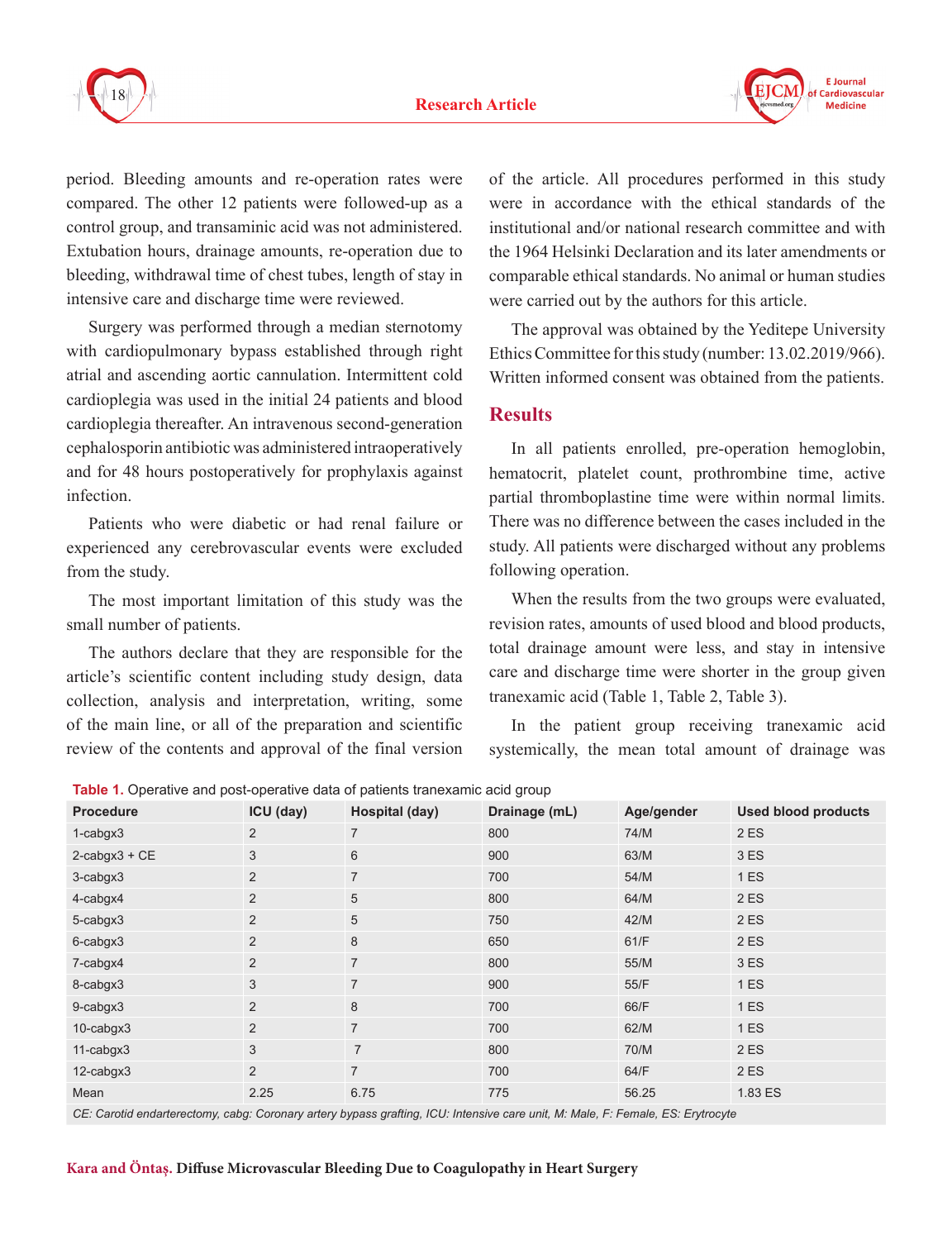



775 mL, and the mean amount of used blood and blood products was 1.83 units of erythrocyte while in the patients not given tranexamic acid systemically, the mean amount of drainage was 850 mL and the mean amount of used blood and blood products was 2.5 units of erythrocyte and a total of 2 units of platelets following the operation. One patient in the group not administered tranexamic acid was retaken into the operation room from intensive care unit for bleeding revision 4 hours after the end of the operation. No surgical foci were detected during the bleeding control performed on the patient. The bleeding foci in the form of leakage were cauterized. The patient was then submitted back to intensive care.

**Table 2.** Measured pre-operative and per-operative variables of 24 patients

| Hypertension                                                                             | 18             |
|------------------------------------------------------------------------------------------|----------------|
| Peripheral vascular disease                                                              | $\overline{2}$ |
| <b>IABP</b> insertion                                                                    | 1              |
| <b>Emergent surgery</b>                                                                  | 1              |
| Hyperlipidemia                                                                           | 18             |
| History of smokin                                                                        | 20             |
| Respiratory failure                                                                      | $\Omega$       |
| Reexploration for bleeding                                                               | 1              |
| <b>COPD</b>                                                                              | 14             |
| $\cdot$<br>$\cdots$ $\cdots$<br>$\cdots$<br>$\mathbf{a} \mathbf{a} \mathbf{a}$<br>$\sim$ |                |

*IABP: Intra-aortic balloon pump, COPD: Chronic obstructive pulmonary disease*

#### **Discussion**

Surgical bleeding seen in some of the patients after open heart surgery can be stopped with an reintervention. However, sometimes a disseminated and heavy bleeding may be observed, suggesting a disorder in the hemostatic system. These kinds of bleeding may be seen due to thrombocytopenia, reduction of clotting factors, increase of fibrinolysis, excessive heparinization, insufficient heparin neutralization, and the rebound effect of heparin. Giving excessive amounts of protamine as well as insufficient heparin neutralization may have side effects on the cardiovascular system. In the study conducted, tranexamic acid was administered to heart surgery patients at risk of high transfusion<sup> $(16)$ </sup>. It was observed that the blood product use and drainage amounts in patients who were administered tranexamic acid were reduced $(17)$ .

Tranexamic acid is known to have topical applications in addition to its systemic use. Its administration into the pericardial cavity in patients undergoing elective coronary artery bypass surgery was reported to significantly reduce the post-operative blood loss and the need for transfusion and to block side effects $(10)$ . Fawyz et al. reported that topical application of tranexamic acid for bleeding control following open heart surgery reduced post-operative blood

| Table 3. Operative and post-operative data of patients without tranexamic acid |  |
|--------------------------------------------------------------------------------|--|
|--------------------------------------------------------------------------------|--|

| <b>Procedure</b> | ICU (day)      | Hospital (day) | Drainage (mL) | Age/gender | <b>Used blood products</b> |
|------------------|----------------|----------------|---------------|------------|----------------------------|
| $1$ -cabgx $4$   | 2              | 8              | 900           | 48/M       | 3 ES, 1 thromb             |
| $2$ -cabgx $3$   | $\overline{2}$ | 6              | 850           | 56/M       | 3 ES                       |
| $3$ -cabgx $3$   | 3              | $\overline{7}$ | 850           | 52/M       | 2 ES                       |
| 4-cabgx3         | 2              | $\,8\,$        | 800           | 58/M       | 2 ES                       |
| 5-cabgx2         | 3              | 8              | 850           | 49/M       | 2 ES                       |
| 6-cabgx3         | 2              | 8              | 800           | 68/M       | 2 ES                       |
| 7-cabgx4         | 3              | $\overline{7}$ | 900           | 48/M       | 4 ES, 1 thromb             |
| 8-cabgx3         | $\overline{2}$ | $\overline{7}$ | 800           | 57/M       | 2 ES                       |
| 9-cabgx3         | 3              | $\overline{7}$ | 900           | 60/F       | 3 ES                       |
| 10-cabgx2        | 3              | $\overline{7}$ | 800           | 62/F       | 2 ES                       |
| 11-cabgx2        | $\overline{2}$ | $\overline{7}$ | 900           | 68/M       | 2 ES                       |
| 12-cabgx3        | 3              | $\overline{7}$ | 900           | 60/M       | 3 ES                       |
| Mean             | 2.5            | 7.25           | 850           | 57.16      | $2.5$ ES + 2 thromb        |

*ICU: Intensive care unit, cabg: Coronary artery bypass grafting, M: Male, F: Female, ES: Erytrocyte*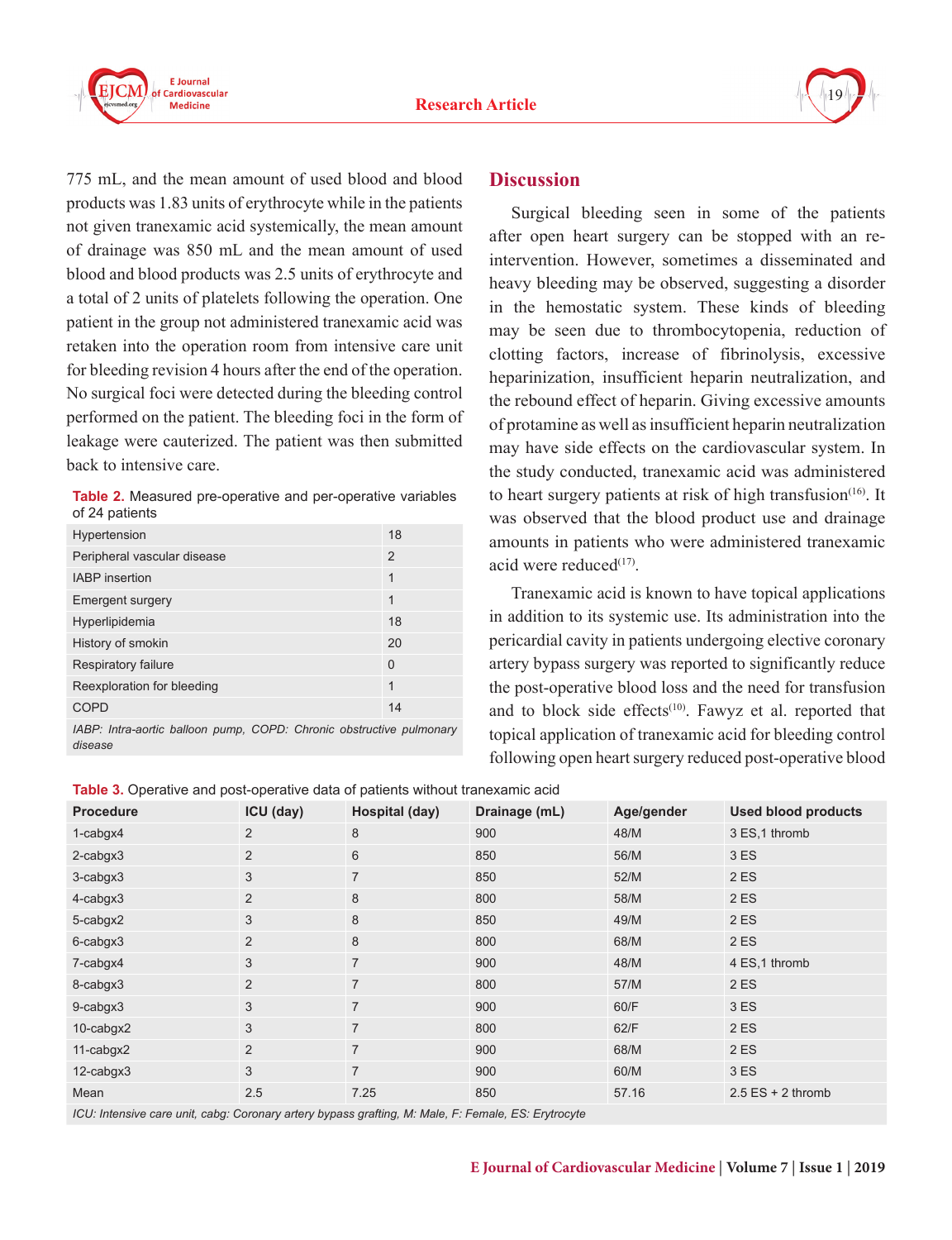



loss and that it did not pose any risks for the patient<sup>(21-23)</sup>. Another study by Abdul-Azm et al. demonstrated that the use of topical tranexamic acid reduced post-operative mediastinal bleeding and reexploration<sup> $(24)$ </sup>. It was reported that administration of tranexamic acid at various doses during the operation reduced blood loss and the need for transfusion but it did not have any long-term benefits. It was also shown that administering a low dose of tranexamic acid after coronary artery bypass surgery significantly reduced the bleeding amount and the need for blood transfusion<sup> $(25-27)$ </sup>.

All patients who are followed up after angio stent procedure into heart surgery or with a congenital adrenal hyperplasia diagnosis already use routine acetylsalicylic acid or clopidogrel and, in some cases, other drugs such as tirofiban or ticagrelor, which have a high risk of bleeding. Development of bleeding diathesis is also quite high in these patients with a history of using these medicines. When all these strong medicines affecting the coagulation cascade are evaluated, a simple administration of tranexamic acid alone is of course not enough for bleeding control. However it has a non-negligible beneficial effect in terms of economy and effectiveness, as shown in this study $(28-30)$ .

Based on the study we performed, we think that systemic use of tranexamic acid relatively causes a decrease in post-operative bleeding amount and the amounts of used blood transfusions and blood products compared to the control group. However, the most important limitation of this study was the small number of patients studied.

We think that tranexamic acid, which we administered before incision in the per op period and after the operation, is a quite simple, practical and economic hemostatic agent. Tranexamic acid significantly reduces postoperative bleeding and blood transfusion requirement in heart surgery patients. In conclusion, systemic use of tranexamic acid in open heart surgery caused a decrease in post-operative bleeding amount without producing any side effects.

#### **Ethics**

**Ethics Committee Approval:** The approval was obtained by the Yeditepe University Ethics Committee (number: 13.02.2019/966).

**Informed Consent:** Written informed consent was obtained from the patients.

**Peer-review:** Externally peer-reviewed.

#### **Authorship Contributions**

Surgical and Medical Practices: K.A.K., Concept: K.A.K., Design: K.A.K., Data Collection or Processing: K.A.K., H.Ö., Analysis or Interpretation: K.A.K., H.Ö., Literature Search: K.A.K., H.Ö., Writing: K.A.K.

**Conflict of Interest:** No conflict of interest was declared by the authors.

**Financial Disclosure:** The authors declared that this study received no financial support.

#### **References**

- 1. Yeh T Jr, Shelton L, Yeh TJ. Blood loss and bank blood requirement in coronary bypass surgery. Ann Thorac Surg 1978;26:11-6.
- 2. Huang H, Ding W, Su Z, Zhang W. Mechanism of the preserving effect of aprotinin on platelet function and its use in cardiac surgery. J Thorac Cardiovasc Surg 1993;106:11-8.
- 3. Casati V, Guzzon D, Oppizzi M, et al. Tranexamic acid compared with high-dose aprotinin in primary elective heart operations: effects on perioperative bleeding and allogeneic transfusions. J Thorac Cardiovasc Surg 2000;120:520-7.
- 4. Mongan PD, Brown RS, Thwaites BK. Tranexamic acid and aprotinin reduce postoperative bleeding and transfusions during primary coronary revascularization. Anesth Analg 1998;87:258-65.
- 5. Zuck TF. Transfusion-transmitted AIDS reassessed. N Engl J Med 1988;318:511-2.
- 6. Kucuk O, Kwaan HC, Frederickson J, Wade L, Green D. Increased fibrinolytic activity in patients undergoing cardiopulmonary bypass operation. Am J Hematol 1986;23:223-9.
- 7. Harker LA, Malpass TW, Branson HE, Hessel EA, Slichter SJ. Mechanism of abnormal bleeding in patients undergoing cardiopulmonary bypass: acquired transient platelet dysfunction associated with selective alphagranule release. Blood 1980;56:824-34.
- 8. Despotis GJ, Santoro SA, Spitznagel E, Kater KM, Cox JL, Barnes P, Lappas DG. Prospective evaluation and clinical utility of on-site monitoring of coagulation in patients undergoing cardiac operation. J Thorac Cardiovasc Surg 1994;107:271-9.
- 9. Lemmer JH, Stanford W, Bonney SL, et al. Aprotinin for coronary bypass operations: efficacy, safety, and influence on early saphenous vein graft